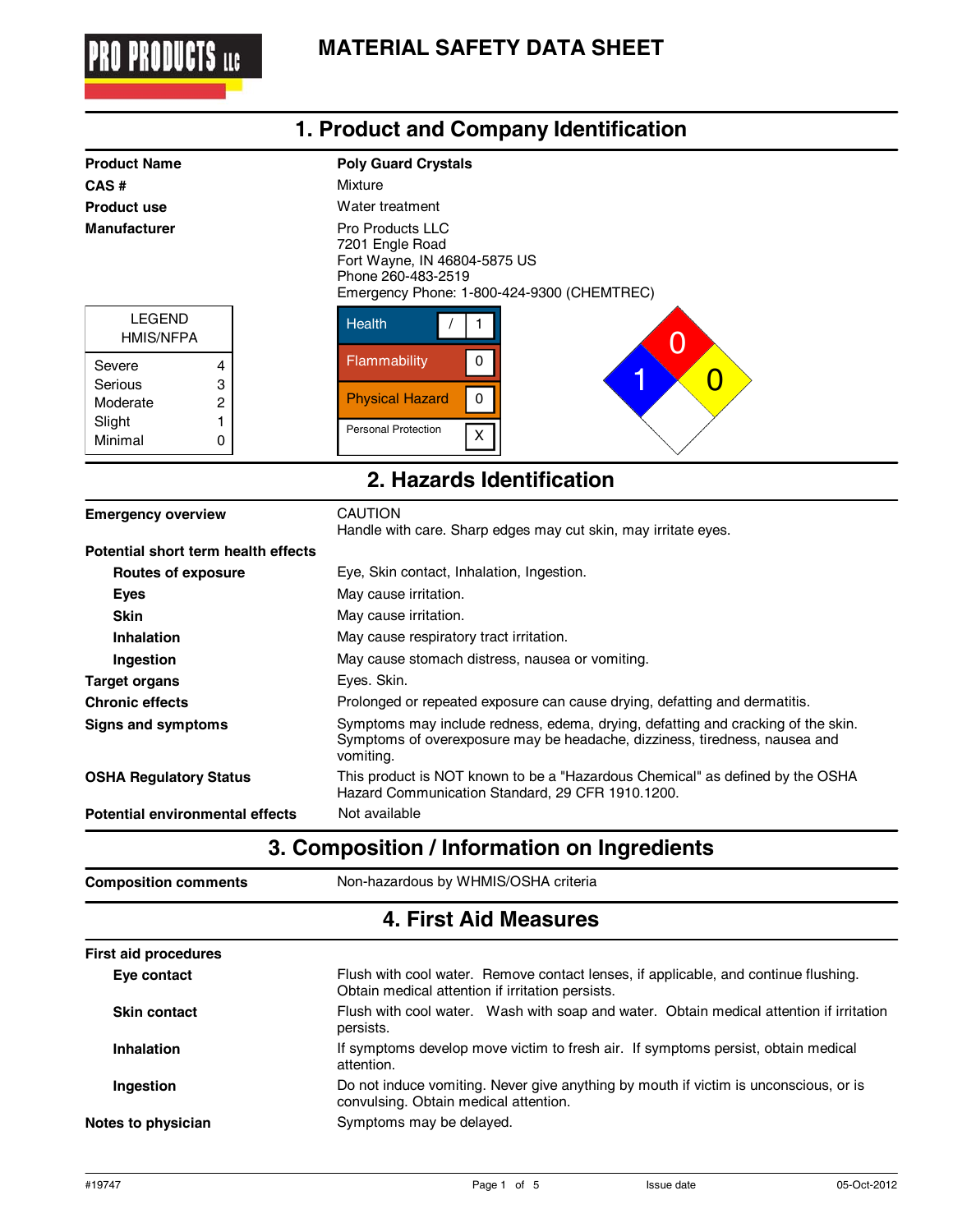General advice **If you feel unwell, seek medical advice (show the label where possible). Ensure that** medical personnel are aware of the material(s) involved, and take precautions to protect themselves. Show this safety data sheet to the doctor in attendance. Avoid contact with eyes and skin. Keep out of reach of children.

| <b>Flammable properties</b>                               | Not flammable by WHMIS/OSHA criteria.                                                                                                                                                                                                                                                           |  |  |  |
|-----------------------------------------------------------|-------------------------------------------------------------------------------------------------------------------------------------------------------------------------------------------------------------------------------------------------------------------------------------------------|--|--|--|
| <b>Extinguishing media</b>                                |                                                                                                                                                                                                                                                                                                 |  |  |  |
| Suitable extinguishing media                              | Treat for surrounding material.                                                                                                                                                                                                                                                                 |  |  |  |
| Unsuitable extinguishing media Not available              |                                                                                                                                                                                                                                                                                                 |  |  |  |
| <b>Protection of firefighters</b>                         |                                                                                                                                                                                                                                                                                                 |  |  |  |
| Specific hazards arising from<br>the chemical             | Not available                                                                                                                                                                                                                                                                                   |  |  |  |
| <b>Protective equipment for</b><br>firefighters           | Firefighters should wear full protective clothing including self contained breathing<br>apparatus.                                                                                                                                                                                              |  |  |  |
| Hazardous combustion products                             | May include and are not limited to: Oxides of phosphorus.                                                                                                                                                                                                                                       |  |  |  |
| <b>Explosion data</b>                                     |                                                                                                                                                                                                                                                                                                 |  |  |  |
| Sensitivity to mechanical<br>impact                       | Not available                                                                                                                                                                                                                                                                                   |  |  |  |
| Sensitivity to static discharge                           | Not available                                                                                                                                                                                                                                                                                   |  |  |  |
|                                                           | 6. Accidental Release Measures                                                                                                                                                                                                                                                                  |  |  |  |
| <b>Personal precautions</b>                               | Keep unnecessary personnel away. Do not touch or walk through spilled material. Do<br>not touch damaged containers or spilled material unless wearing appropriate protective<br>clothing. Keep people away from and upwind of spill/leak.                                                       |  |  |  |
| <b>Environmental precautions</b>                          | Do not discharge into lakes, streams, ponds or public waters.                                                                                                                                                                                                                                   |  |  |  |
| <b>Methods for containment</b>                            | Prevent entry into waterways, sewers, basements or confined areas.                                                                                                                                                                                                                              |  |  |  |
| Methods for cleaning up                                   | Before attempting clean up, refer to hazard data given above. Use broom or dry<br>vacuum to collect material for proper disposal without raising dust. Rinse area with<br>water. Prevent large spills from entering sewers or waterways. Contact emergency<br>services and supplier for advice. |  |  |  |
|                                                           | 7. Handling and Storage                                                                                                                                                                                                                                                                         |  |  |  |
| <b>Handling</b>                                           | Use good industrial hygiene practices in handling this material.<br>Avoid contact with eyes and skin.<br>Wash thoroughly after handling.                                                                                                                                                        |  |  |  |
| <b>Storage</b>                                            | Keep out of reach of children.<br>Store in a closed container away from incompatible materials.                                                                                                                                                                                                 |  |  |  |
|                                                           | 8. Exposure Controls / Personal Protection                                                                                                                                                                                                                                                      |  |  |  |
| <b>Engineering controls</b>                               | General ventilation normally adequate.                                                                                                                                                                                                                                                          |  |  |  |
| Personal protective equipment                             |                                                                                                                                                                                                                                                                                                 |  |  |  |
| Eye / face protection                                     | Wear safety glasses with side shields.                                                                                                                                                                                                                                                          |  |  |  |
| <b>Hand protection</b>                                    | Rubber gloves. Confirm with a reputable supplier first.                                                                                                                                                                                                                                         |  |  |  |
| As required by employer code.<br>Skin and body protection |                                                                                                                                                                                                                                                                                                 |  |  |  |

#### **5. Fire Fighting Measures**

**Respiratory protection** Where exposure guideline levels may be exceeded, use an approved NIOSH respirator.

**General hygiene considerations** Handle in accordance with good industrial hygiene and safety practice. When using do not eat or drink. Wash hands before breaks and immediately after handling the product.

### **9. Physical and Chemical Properties**

| Appearance     | Glass-like               |
|----------------|--------------------------|
| Color          | Clear to off-white       |
| Form           | <b>Crystals or Beads</b> |
| Odor           | Odorless                 |
| Odor threshold | Not available            |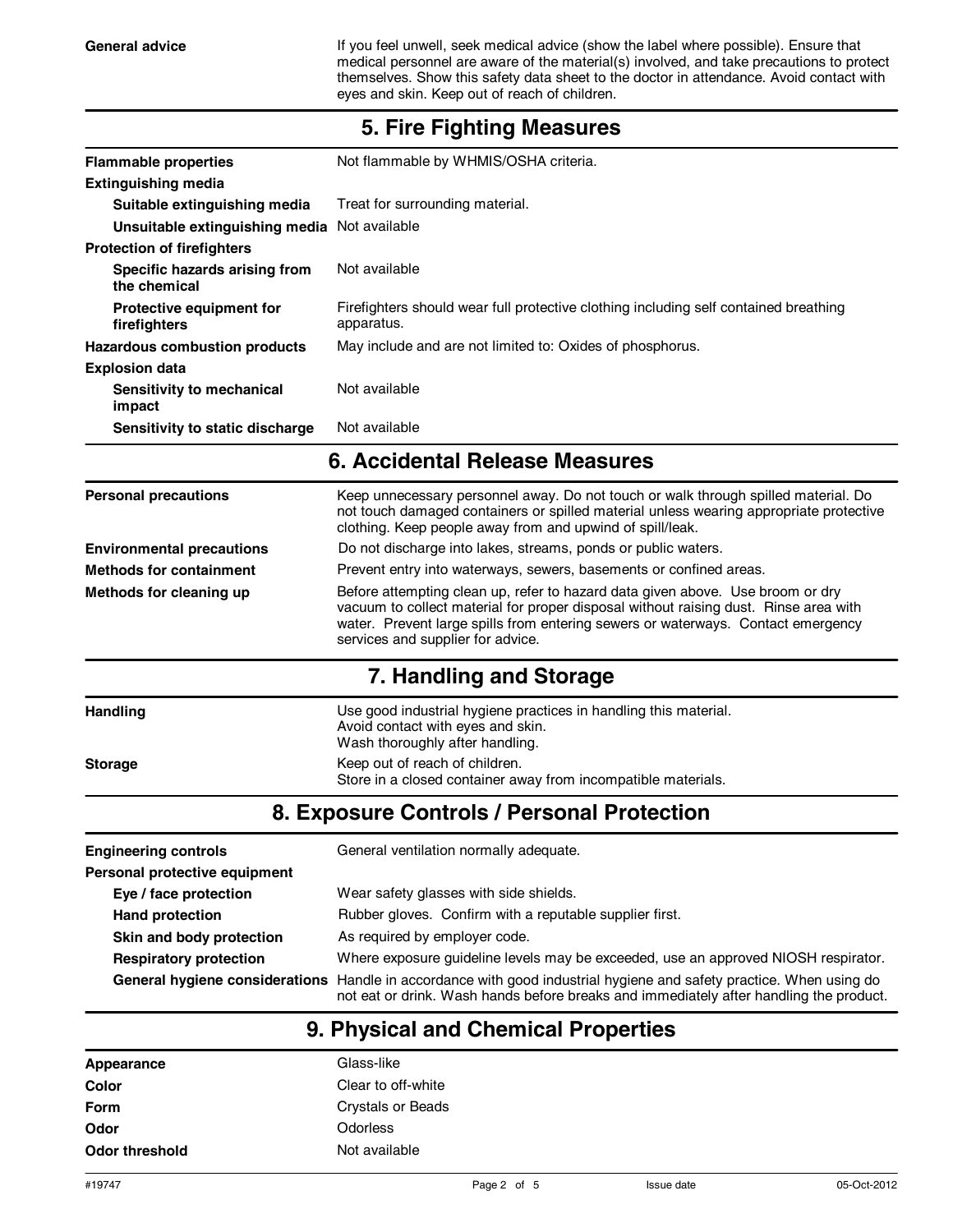| <b>Physical state</b>                             | Solid               |
|---------------------------------------------------|---------------------|
| рH                                                | 7 (1% solution)     |
| <b>Melting point</b>                              | 1200 °F (648.88 °C) |
| <b>Freezing point</b>                             | Not available       |
| <b>Boiling point</b>                              | Not available       |
| <b>Pour point</b>                                 | Not available       |
| <b>Evaporation rate</b>                           | Not available       |
| Flash point                                       | Not available       |
| <b>Auto-ignition temperature</b>                  | Not available       |
| Flammability limits in air, lower, %<br>by volume | Not applicable      |
| Flammability limits in air, upper, %<br>by volume | Not applicable      |
| Vapor pressure                                    | Not available       |
| Vapor density                                     | Not available       |
| <b>Specific gravity</b>                           | Not available       |
| Octanol/water coefficient                         | Not available       |
| Solubility (H2O)                                  | Appreciable         |
| Viscosity                                         | Not available       |
| <b>Percent volatile</b>                           | Not available       |
|                                                   |                     |

# **10. Stability and Reactivity**

| Reactivity                         | None known.                                                                                |
|------------------------------------|--------------------------------------------------------------------------------------------|
| Possibility of hazardous reactions | Hazardous polymerization does not occur.                                                   |
| <b>Chemical stability</b>          | Stable under recommended storage conditions.                                               |
| <b>Conditions to avoid</b>         | Do not mix with other chemicals.                                                           |
| Incompatible materials             | None known.                                                                                |
|                                    | Hazardous decomposition products May include and are not limited to: Oxides of phosphorus. |

# **11. Toxicological Information**

| <b>Effects of acute exposure</b>                                     |                                                        |
|----------------------------------------------------------------------|--------------------------------------------------------|
| Eye                                                                  | May cause irritation.                                  |
| <b>Skin</b>                                                          | May cause irritation.                                  |
| Inhalation                                                           | May cause respiratory tract irritation.                |
| Ingestion                                                            | May cause stomach distress, nausea or vomiting.        |
| <b>Sensitization</b>                                                 | Non-hazardous by WHMIS/OSHA criteria.                  |
| <b>Chronic effects</b>                                               | Non-hazardous by WHMIS/OSHA criteria.                  |
| Carcinogenicity                                                      | Not classified or listed by IARC, NTP, OSHA and ACGIH. |
| <b>Mutagenicity</b>                                                  | Non-hazardous by WHMIS/OSHA criteria.                  |
| <b>Reproductive effects</b>                                          | Non-hazardous by WHMIS/OSHA criteria.                  |
| Teratogenicity                                                       | Non-hazardous by WHMIS/OSHA criteria.                  |
| Name of Toxicologically Synergistic Not available<br><b>Products</b> |                                                        |

# **12. Ecological Information**

| Ecotoxicity                     | Not available |
|---------------------------------|---------------|
| Persistence / degradability     | Not available |
| Bioaccumulation / accumulation  | Not available |
| Mobility in environmental media | Not available |
| <b>Environmental effects</b>    | Not available |
| <b>Aquatic toxicity</b>         | Not available |
| <b>Partition coefficient</b>    | Not available |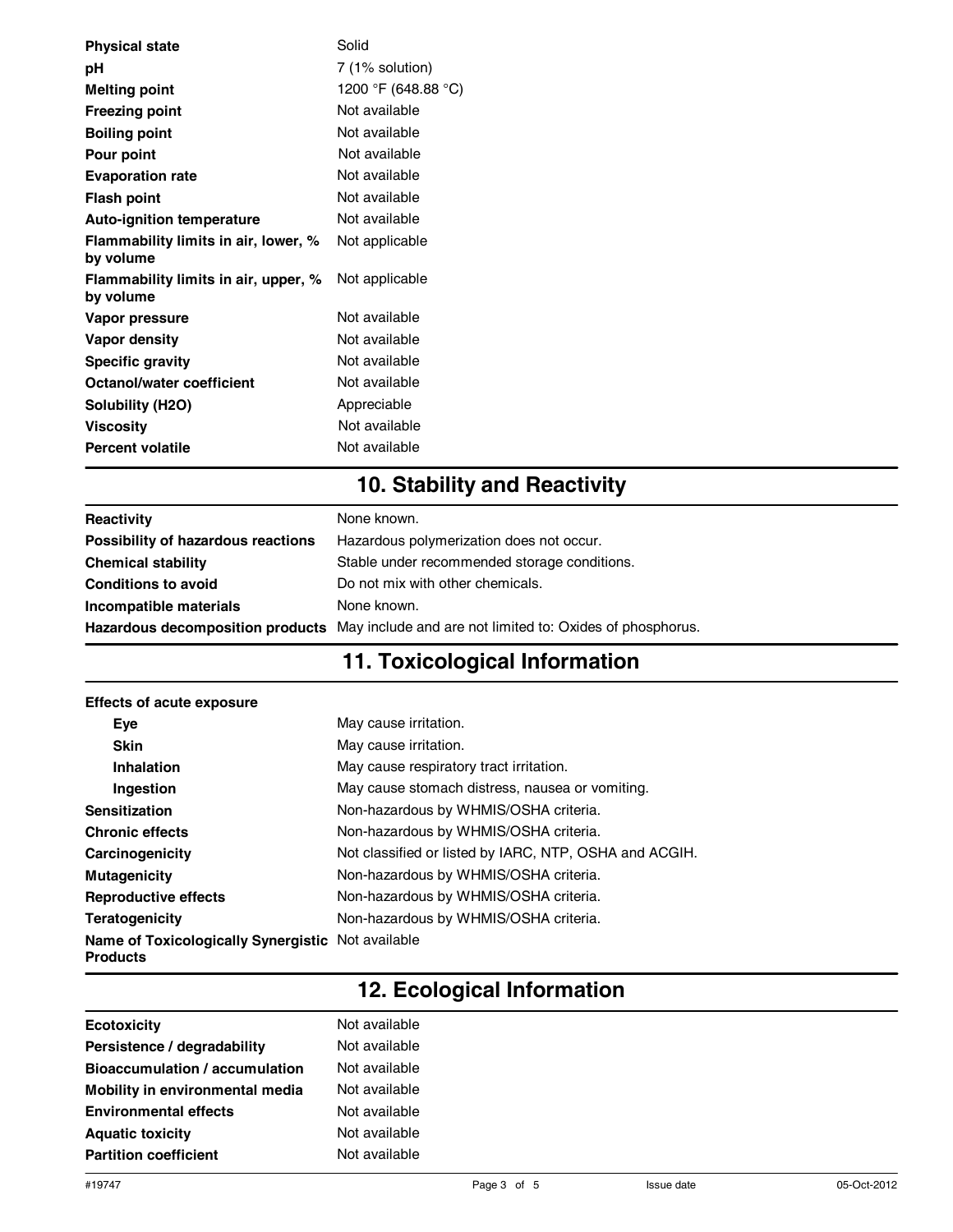| <b>Chemical fate information</b>                            | Not available                                                                                                                                                                                                   |                        |  |
|-------------------------------------------------------------|-----------------------------------------------------------------------------------------------------------------------------------------------------------------------------------------------------------------|------------------------|--|
| Not available<br>Other adverse effects                      |                                                                                                                                                                                                                 |                        |  |
|                                                             | <b>13. Disposal Considerations</b>                                                                                                                                                                              |                        |  |
| <b>Disposal instructions</b>                                | Review federal, state/provincial, and local government requirements prior to disposal.                                                                                                                          |                        |  |
| Waste from residues / unused<br>products                    | Not available                                                                                                                                                                                                   |                        |  |
| <b>Contaminated packaging</b>                               | Not available                                                                                                                                                                                                   |                        |  |
|                                                             | 14. Transport Information                                                                                                                                                                                       |                        |  |
| U.S. Department of Transportation (DOT)                     |                                                                                                                                                                                                                 |                        |  |
| Not regulated as dangerous goods.                           |                                                                                                                                                                                                                 |                        |  |
| <b>Transportation of Dangerous Goods (TDG - Canada)</b>     |                                                                                                                                                                                                                 |                        |  |
| Not regulated as dangerous goods.                           |                                                                                                                                                                                                                 |                        |  |
|                                                             | 15. Regulatory Information                                                                                                                                                                                      |                        |  |
| <b>Canadian federal regulations</b>                         | This product has been classified in accordance with the hazard criteria of the Controlled<br>Products Regulations and the MSDS contains all the information required by the<br>Controlled Products Regulations. |                        |  |
| <b>WHMIS status</b>                                         | <b>Not Controlled</b>                                                                                                                                                                                           |                        |  |
| <b>Occupational Safety and Health Administration (OSHA)</b> |                                                                                                                                                                                                                 |                        |  |
| 29 CFR 1910.1200 hazardous                                  | No                                                                                                                                                                                                              |                        |  |
| chemical                                                    |                                                                                                                                                                                                                 |                        |  |
| <b>US Federal regulations</b>                               | This product is not known to be a "Hazardous Chemical" as defined by the OSHA<br>Hazard Communication Standard, 29 CFR 1910.1200.                                                                               |                        |  |
| <b>CERCLA (Superfund) reportable quantity</b>               |                                                                                                                                                                                                                 |                        |  |
| None                                                        |                                                                                                                                                                                                                 |                        |  |
| Superfund Amendments and Reauthorization Act of 1986 (SARA) |                                                                                                                                                                                                                 |                        |  |
| <b>Hazard categories</b>                                    | Immediate Hazard - No<br>Delayed Hazard - No<br>Fire Hazard - No<br>Pressure Hazard - No<br>Reactivity Hazard - No                                                                                              |                        |  |
| Section 302 extremely<br>hazardous substance                | No                                                                                                                                                                                                              |                        |  |
| Section 311 hazardous chemical No                           |                                                                                                                                                                                                                 |                        |  |
| <b>Clean Air Act (CAA)</b>                                  | Not available                                                                                                                                                                                                   |                        |  |
| <b>Clean Water Act (CWA)</b>                                | Not available                                                                                                                                                                                                   |                        |  |
| <b>State regulations</b>                                    | This product does not contain a chemical known to the State of California to cause<br>cancer, birth defects or other reproductive harm.                                                                         |                        |  |
| Inventory name                                              |                                                                                                                                                                                                                 |                        |  |
| Country(s) or region                                        | Inventory name                                                                                                                                                                                                  | On inventory (yes/no)* |  |
| Canada                                                      | Domestic Substances List (DSL)                                                                                                                                                                                  | Yes                    |  |
| Canada                                                      | Non-Domestic Substances List (NDSL)                                                                                                                                                                             | No.                    |  |
| United States & Puerto Rico                                 | Toxic Substances Control Act (TSCA) Inventory                                                                                                                                                                   | Yes                    |  |
|                                                             | A "Yes" indicates that all components of this product comply with the inventory requirements administered by the governing country(s)                                                                           |                        |  |

#### **16. Other Information**

| <b>Disclaimer</b> | The data contained in this material safety data sheet was obtained from sources that<br>were technically accurate, reliable, and state of the art when this document was<br>prepared. If data was unavailable to complete certain sections, the absence of that data<br>is identified in this document. Because the supplier cannot know the exact<br>circumstances during actual use of this product, other hazards, exposure scenarios,<br>disposal considerations, and regulations may apply and it is the responsibility of the<br>user to read and understand the product label and this document before use. Do not<br>use the product for purposes other than those stated in Section 1. |             |            |             |
|-------------------|-------------------------------------------------------------------------------------------------------------------------------------------------------------------------------------------------------------------------------------------------------------------------------------------------------------------------------------------------------------------------------------------------------------------------------------------------------------------------------------------------------------------------------------------------------------------------------------------------------------------------------------------------------------------------------------------------|-------------|------------|-------------|
| <b>Issue date</b> | 05-Oct-2012                                                                                                                                                                                                                                                                                                                                                                                                                                                                                                                                                                                                                                                                                     |             |            |             |
| #19747            |                                                                                                                                                                                                                                                                                                                                                                                                                                                                                                                                                                                                                                                                                                 | Page 4 of 5 | Issue date | 05-Oct-2012 |